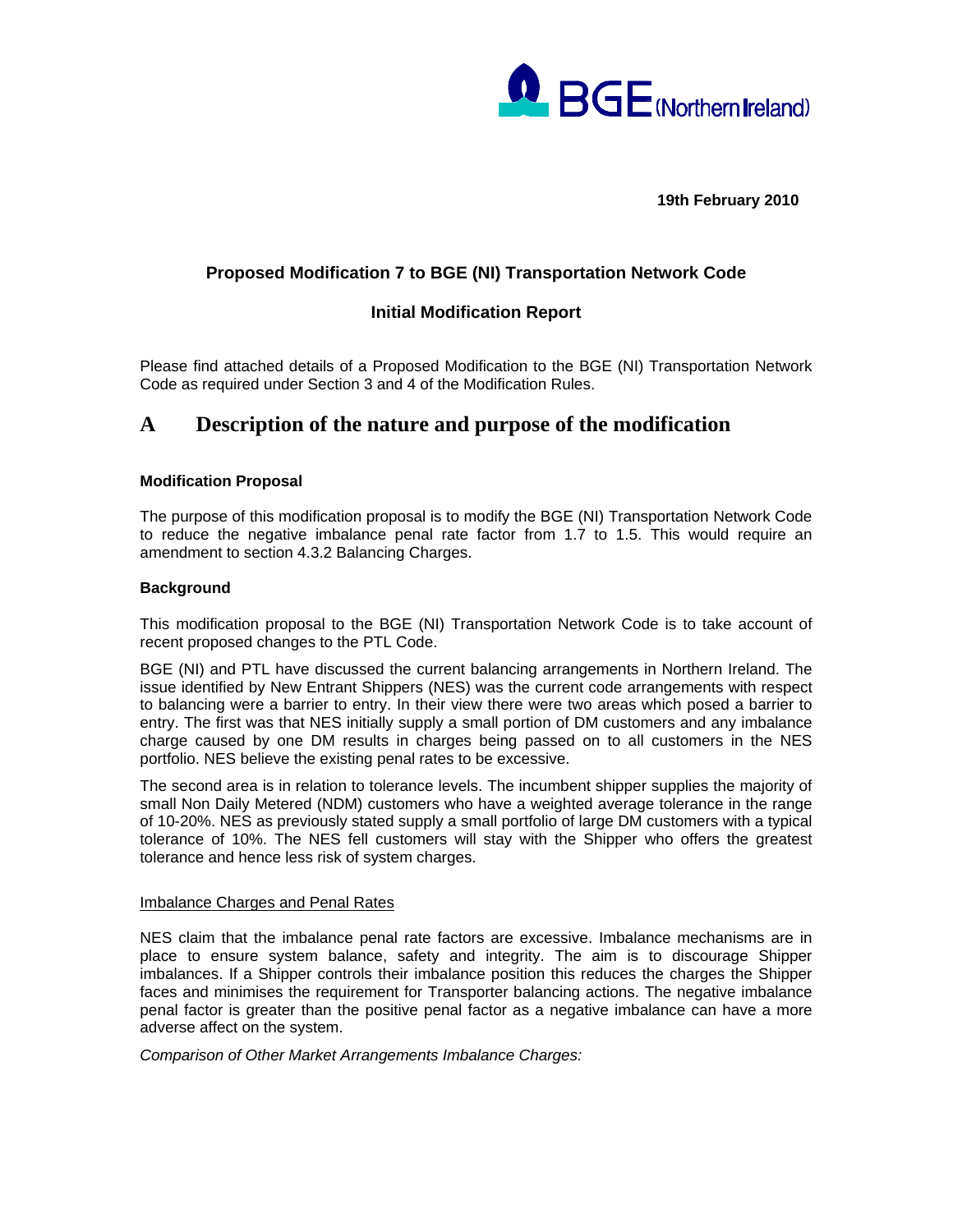

Benchmarking to other systems is difficult as the comparison markets are different in terms of line pack capability, market scale and liquidity so a direct comparison cannot be accurately made.

### *PTL Analysis:*

PTL re-ran the billing and disbursement calculations for the last 18 months from streamlining with the negative imbalance factor reduced to 1.5 and 1.3. Also the calculations were completed separately with the positive penal rate set to 0.9. All changes were analysed separately to determine what impact there would be on Shippers imbalance cash position. As expected the analysis showed that the relaxation of penal rates meant that Shippers on average had a better imbalance cash position. The results are shown in table 1 below. To protect Shipper confidentiality the individual Shippers have been renamed A - H.

|         | Average Monthly % Saving if 1.5 | Average Monthly % Saving if 1.3 |
|---------|---------------------------------|---------------------------------|
| Shipper | <b>NIF</b>                      | <b>NIF</b>                      |
| A       | $3.9\%$                         | 7.8%                            |
| B       | 4.2%                            | 8.4%                            |
| C       | 1.1%                            | 2.0%                            |
| D       | $0.0\%$                         | $0.0\%$                         |
| Е       | 5.9%                            | 11.7%                           |
| F       | 5.5%                            | 11.0%                           |
| G       | 2.0%                            | 4.1%                            |
| H       | $0.1\%$                         | 0.3%                            |

| Table 1: Disbursement calculations |  |
|------------------------------------|--|
|------------------------------------|--|

The table is based on behaviour for the 18 month period from April 08 (Streamlining) - Sept 09

Although the above indicates that Shippers in aggregate are better off by a relaxation of the penal rates it should be stressed that the analysis was completed using current shipper behaviour conditions and behaviour under relaxed penal rates could be different and the above benefits may not be achieved or in deed could actually be worse.

#### Tolerances:

ERGEG published Guidelines of Good Practice for Gas Balancing (GGPGB) on 6<sup>th</sup> December 2006. With regard to tolerance levels and tolerances services these guidelines stated that where provided, tolerance levels and services should be designed in a way that reflects the actual technical capabilities of the transmission system and, where appropriate adjacent transmission systems.

#### *PTL Analysis:*

PTL has therefore analysed adjacent transmission systems. As NI does not have comparable linepack capability or liquidity, and currently operates under a point to point regime (as opposed to entry-exit in adjacent systems), to adjacent transmission systems then a direct comparison of Shipper tolerance cannot be made.

PTL reviewed the imbalance tolerances for distribution, i.e. load categories 3 and 4. PTL reviewed all Greater Belfast Shipper imbalance accuracy and it was determined that the percentage weighting associated with load category 4 (currently 20%) could be reduced without a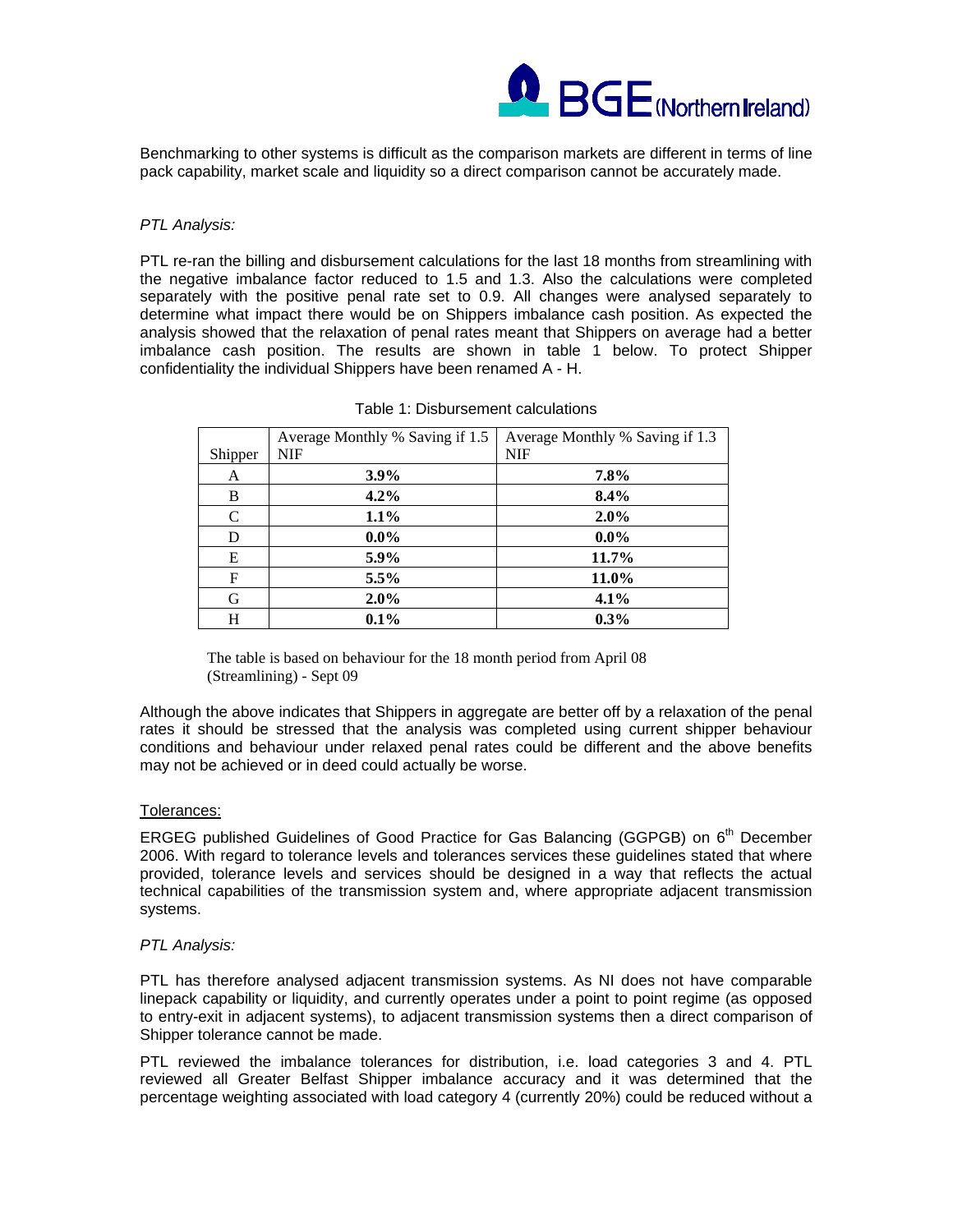

negative impact on existing Shippers. Further work would be required to determine the exact level that the category 4 tolerances should be reduced to. Further work would also be required to determine an appropriate level for the category 3 tolerances. It was the view of the NES and NIAUR that such work may be part of a medium to long term solution possibly part of the ongoing CAG discussions and therefore was not progressed further at this stage.

#### Imbalance Trading

The GGPGB also state that in the absence of a well functioning/liquid within day market, allowing market participants to manage their imbalance positions efficiently, the TSO should have or should allow systems to be put in place to facilitate the pooling and trading of imbalance positions.

An example of such a trading mechanism is outlined here. Shippers could trade their daily imbalance quantity with another Shipper provided the trade does not increase the daily imbalance quantity of either Shipper, or convert the daily imbalance position of either Shipper from a positive to a negative imbalance or vice versa. For example if a shipper had a positive second tier balance of 10units, then that shipper could trade the 10 units with another Shipper who had a negative second tier imbalance of 10units. The principle being that the transmission system is not out of balance in aggregate and therefore such a trade can take place without adverse transmission system impact. This approach provides flexibility to NES with a small portfolio of customers.

The adoption of such a mechanism whereby Shippers can trade imbalances would require IT amendments and would also require changes to the current allocation methodology at Greater Belfast whereby the distribution company request amendments of the pro-rate allocations at month end to reflect actual meter reads at a distribution level.

### *PTL Analysis:*

PTL also completed analysis which attempted to provide for the pooling and trading of imbalances. The principle is to allow all Shippers to avail of the entire Greater Belfast portfolio. This is achieved in practise by;

- Not applying individual Shipper penal rates if in aggregate the Greater Belfast market was not out of tolerance, i.e. imbalances would be charged at non penal rates irrespective of whether they breached a Shippers individual tolerance
- If the Greater Belfast Exit Point in aggregate was outside tolerance, then PTL would target the Shippers who breached their individual tolerance and penal rates would apply. In such a case Shippers who did not breach their individual tolerance would not be penalised.

Further work would be required to determine what an appropriate Greater Belfast tolerance level would be and the above would require IT development and cost. Such work may be part of a medium to long term solution possibly part of the ongoing CAG discussions and therefore was not progressed further at this stage.

### **Transporter's Opinion of the Code Modification**

It should be stated that imbalances are caused by NES nomination behaviour, and Shippers should endeavour to ensure their inputs equal outputs in respect of a day. Also, NES do not have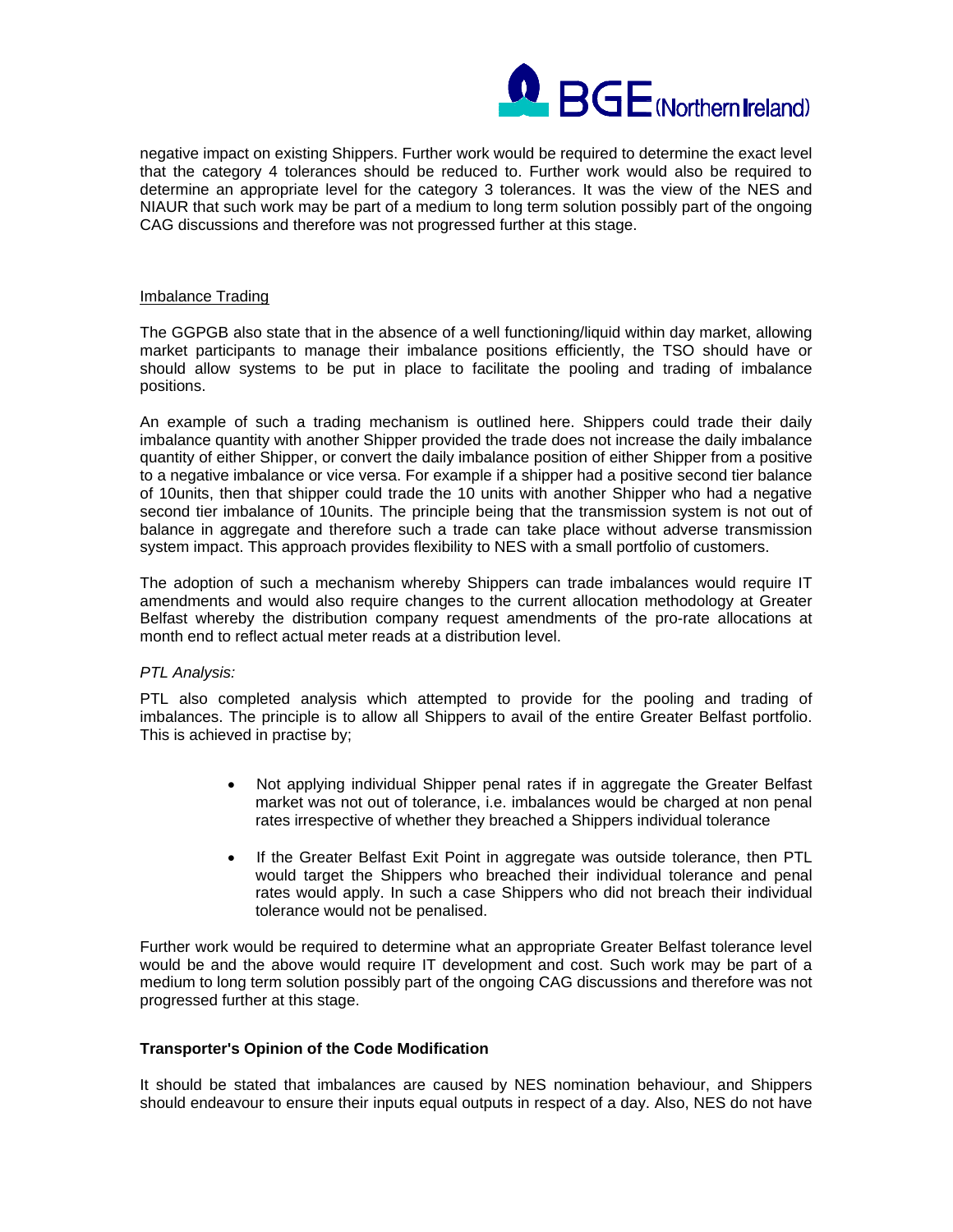

to pass on imbalance charges to customers, or spread the charges across their entire portfolio. The analysis as shown in table 1 indicates that Shippers in aggregate are better off by a relaxation of the penal rates, it should be stressed that should there be any change in Shipper behaviour under relaxed penal rates, the above benefits may not be achieved or could actually be worse.

## **B How the modification better facilitates the relevant objective**

The proposal has been discussed with PTL and the modification is intended to address the NES issues on barriers to entry on the NI Network by potentially reducing overall imbalance costs to Shippers provided Shippers behaviour remains consistent or improves. Such a benefit will reduce charges passed to customers by NES and may subsequently enhance the NES portfolio position. The change may also assist with reducing Shipper positive imbalance and may reduce the large quantity of system sells required to be made.

## **C The clauses of the Transportation Code that require amendment**

The proposed changes to the following sections of the BGE (NI) Transportation Network Code are outlined below.

### 4. **BALANCING AND SCHEDULING CHARGES**

### 4.3 **Balancing Charges**

- 4.3.1 On any Day on which a Shipper has a Positive Balance a charge shall, subject to Section 6.13, be payable to it of the aggregate of the value of:
	- (a) an amount of Balancing Gas up to or equal to the Exit Point Tolerance calculated at the Daily Gas Price; and
	- (b) any amount of Balancing Gas exceeding the Exit Point Tolerance calculated at the lower of the Daily Gas Price multiplied by 0.7 and the System Marginal Sell Price on the relevant Day (as defined in the GB Unified Network Code)
- 4.3.2 On any Day on which a Shipper has a Negative Balance it shall, subject to Section 6.13, pay an amount equal to the aggregate of the value of:
	- (a) an amount of Balancing Gas up to or equal to the Exit Point Tolerance calculated at the Daily Gas Price; and
	- (b) any amount of Balancing Gas exceeding the Exit Point Tolerance calculated at the higher of the Daily Gas Price multiplied by 1.7 1.5 and the System Marginal Buy Price on the relevant Day (as defined in the GB Uniform Network Code)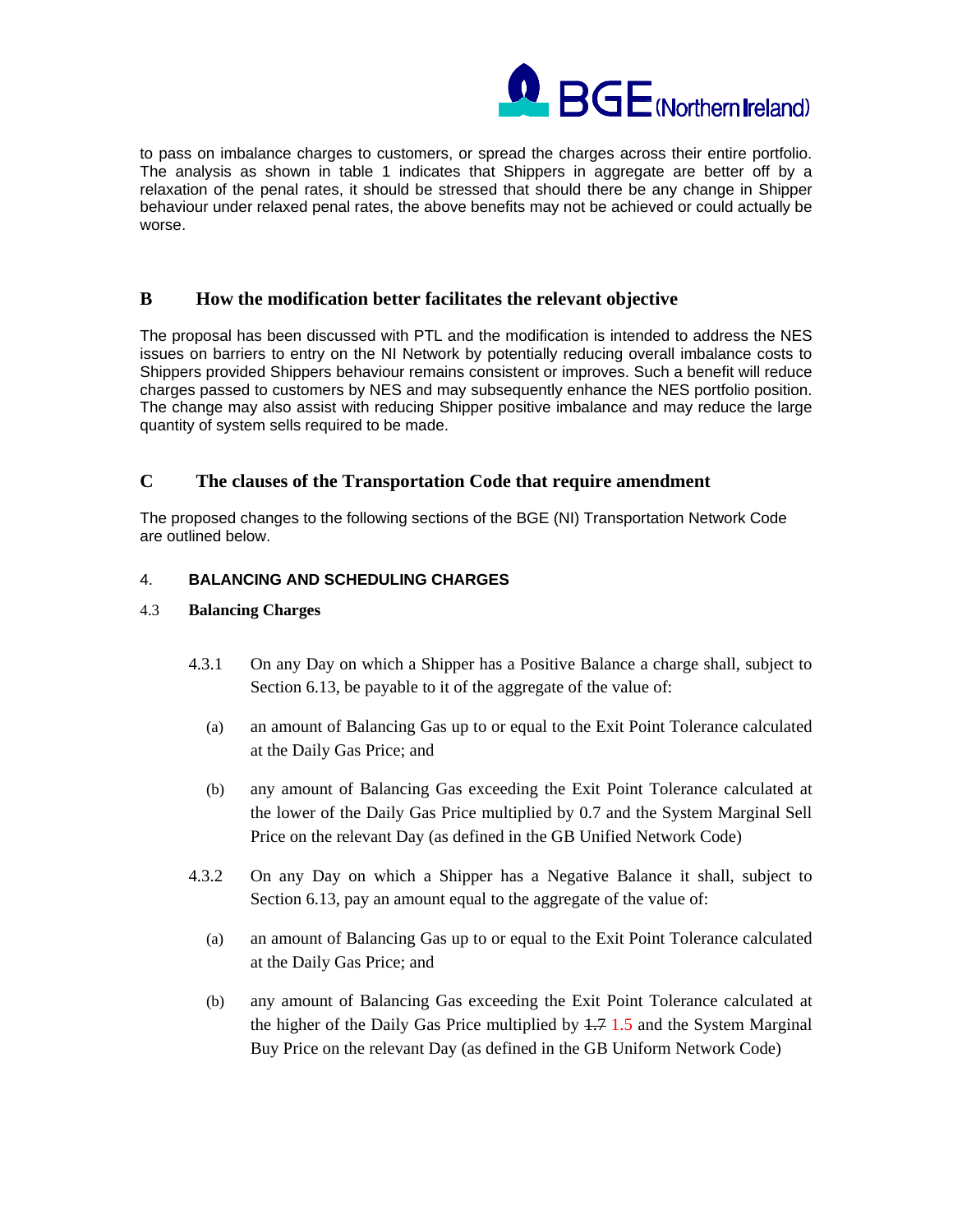

4.3.3 This section 4.3.3. shall only apply with effect from such date (being no earlier than 1 April 2009) as the Authority may notify to The Transporter. If a Shipper has a Negative Balance and/or Positive Balance which exceeds its Exit Point Tolerance either on four (4) or more consecutive Days or on any six (6) Days in any Month, the Transporter shall reduce its Exit Point Tolerance by one half, until such time as the Shipper has avoided a Negative Balance and/or Positive Balance for five (5) consecutive Days at which point its Exit Point Tolerance shall be reinstated at the original level. This reduction of a Shipper's Exit Point Tolerance, pursuant to this section 4.3.3, will occur only once in any particular Month.

# **D The date proposed for implementation**

The Transporter proposes that the modification be implemented on  $1<sup>st</sup>$  April 2010.

## **E Impact on other Designated Pipeline Operator's Network Codes:**

The above proposal will impact on the PTL code. BGE (NI) has corresponded on the above proposal with PTL.

| Title | <b>First Name</b> | Surname     | Company Name                        |
|-------|-------------------|-------------|-------------------------------------|
| Ms.   | Avian             | Egan        | Gaslink                             |
| Mr.   | <b>Brian</b>      | McHugh      | <b>Utility Regulator</b>            |
| Mr.   | Bryan             | Hennessy    | Vayu Ltd                            |
| Mrs.  | Cheryl            | Snoddy      | <b>Utility Regulator</b>            |
| Mr.   | Chris             | Wright      | Centrica Energy                     |
| Mr.   | David             | Strahan     | Phoenix Supply Ltd                  |
| Mr.   | Diarmuid          | Lynch       | <b>ESB Fuel Supply</b>              |
| Mr.   | Donal             | Kissane     | Bord Gais Eireann (BGE)             |
| Mr.   | Donald            | Murray      | Premier Power Limited               |
| Mr.   | Douglas           | O'Brien     | Moffat Agent c/o Bord Gais Eireann  |
| Mr.   | Emmet             | McFadden    | <b>Premier Transmission Limited</b> |
| Mr.   | Graham            | Buchanan    | <b>SGN</b>                          |
| Mr.   | Ivan              | Purvis      | Premier Power Limited               |
| Mr.   | Ivan              | <b>Bell</b> | Phoenix Distribution Ltd            |
| Mrs.  | Joanne            | Quinn       | Phoenix Distribution Ltd            |
| Mr.   | John              | Fitzgerald  | <b>ESB</b> International Ltd        |
| Mrs.  | Karen             | McConnell   | <b>Utility Regulator</b>            |
| Mr.   | Kevin             | Hannafin    | Energia                             |
| Mrs.  | Marie             | O'Dea       | <b>BGES</b>                         |
| Mr.   | Michael           | Parry       | Firmus Energy                       |
| Mrs.  | Michelle          | Galbraith   | Firmus Energy                       |
| Mr.   | Mike              | Scott       | Firmus Energy                       |

## **Attachment 1: Circulation List**